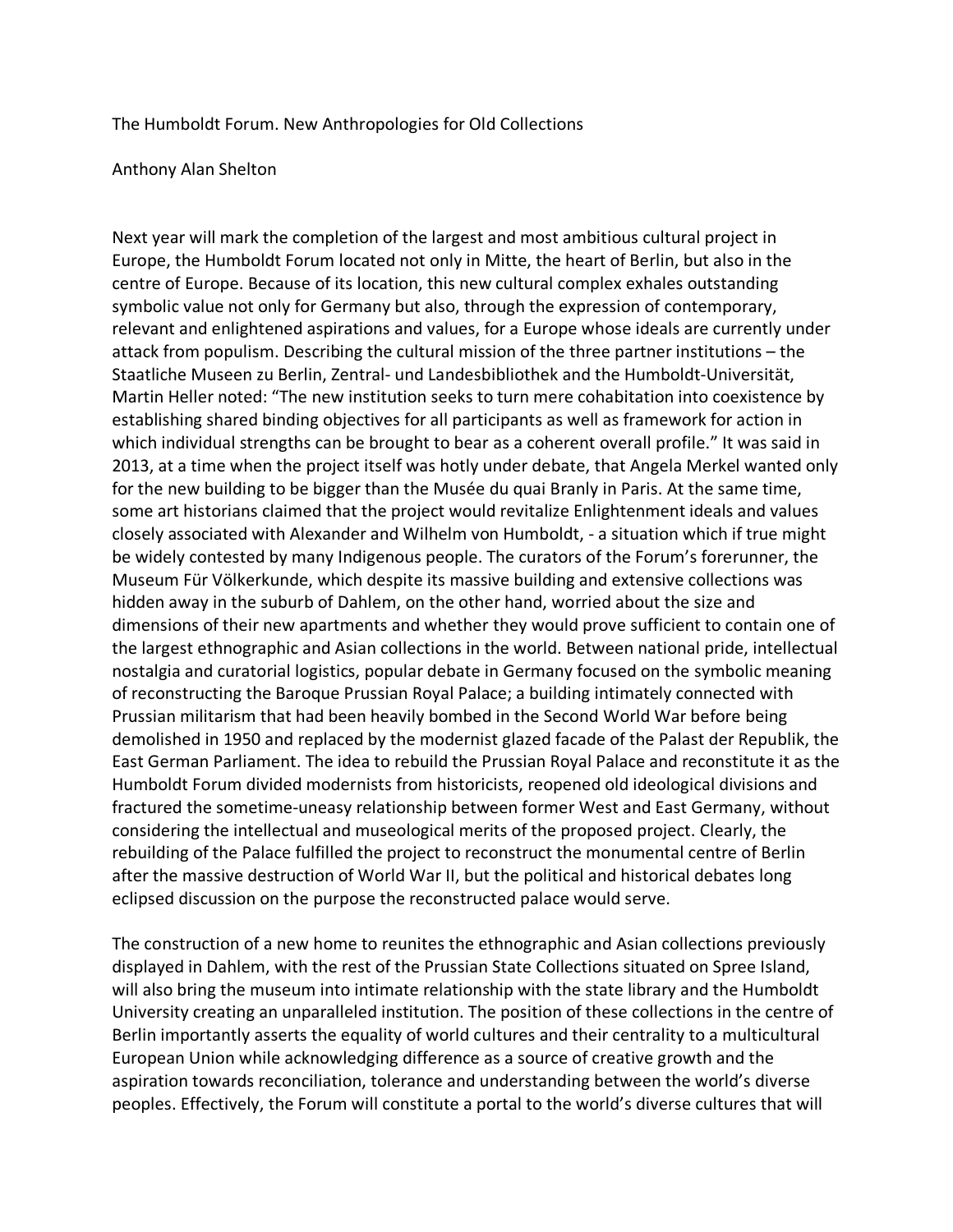benef[i](#page-5-0)t both German and European political bodies.<sup>1</sup> While it goes without saying that a portal is a connecting devise, in this case between the German state and European Union with cultures across the globe, it needs be borne in mind that the ensuing programs of mediation between the points it connects may be inflected by the historical circumstances of the Forum's inception, which hide as many conceits and tensions as they do promises of a new and distinguishing political culture and cultural politics. I will briefly discuss just some of these major institutional fault-lines which, given the focus of preliminary debates, may not have been given the importance they deserve in considering the fulfillment of the huge potential contained in such a unique organization of this type.

The purpose of a portal "a door, gate, doorway, or gateway of stately or elaborate construction" (1979, Vol II, The Compact Edition of the Oxford English Dictionary, p. 2244) is to provide an interchange between those within and outside an institution, nation or social and cultural groups through a convergence of different and sometimes contradictory and even oppositional networks. A portal is not therefore unlike a hub, hive or locus as, in the case of cultural, artistic and intellectual institutions, which promote the flow of ideas and expressions as they are networked within and between different communities. Networks have very different constitutions and serve varied purposes, even when closely related. They may serve overlapping global, national, or local organizations and communities, but similarities of purpose should not lead to the assumption of uniformity in their reach or adoption. All museums are the locus of a wide range of professional curatorial, conservation, educational and administrative networks. In addition, they share academic and research networks and are part of larger organizational structures, which, in the case of Germany include a state integrated museum network such as, in the case of the Humboldt Forum, the Stiftung Preussischer Kulturbesitz. Many of these different types of networks are conservative and are enabling rather than changative structures, but contradictory and alternative networked institutions and communities should be embraced instead of rejected or perceived as dysfunctional, and reinterpreted as creative agencies and challenges, which add to an institution's contemporaneity and relevance. After all, with digital media it is impossible to insulate a portal from conflictual networks and those acting within organizations now freely draw from a wide range of digitally connected networks which always limits the effective hegemonic functionality of old established institutions.

One such largely digitally based network is that developed by the Ugandan scholar Paul Wangoola and his Goan colleague, Claudio Alvares. Despite the common claim that museums have undergone or are undergoing a process of decolonization, Wangoola and Alvares argue that such claims are premature as long as institutions operate according to Western knowledge paradigms and ingrained epistemologies. Colonization was not only a political, economic and physical historical process, but an epistemological project which rejected, demeaned and replaced local knowledge systems geared to a distinct geographical, biological, and spiritual ecology, with Western universalized epistemologies and their associated knowledges. Colonization exists at an international level, but as Gonzalez Cassanova recognises, pluricultural nation-states continue to exert strong exploitative bonds between ethnicities and classes. This internal colonization continues to be strongly felt especially in Portuguese, Spanish and British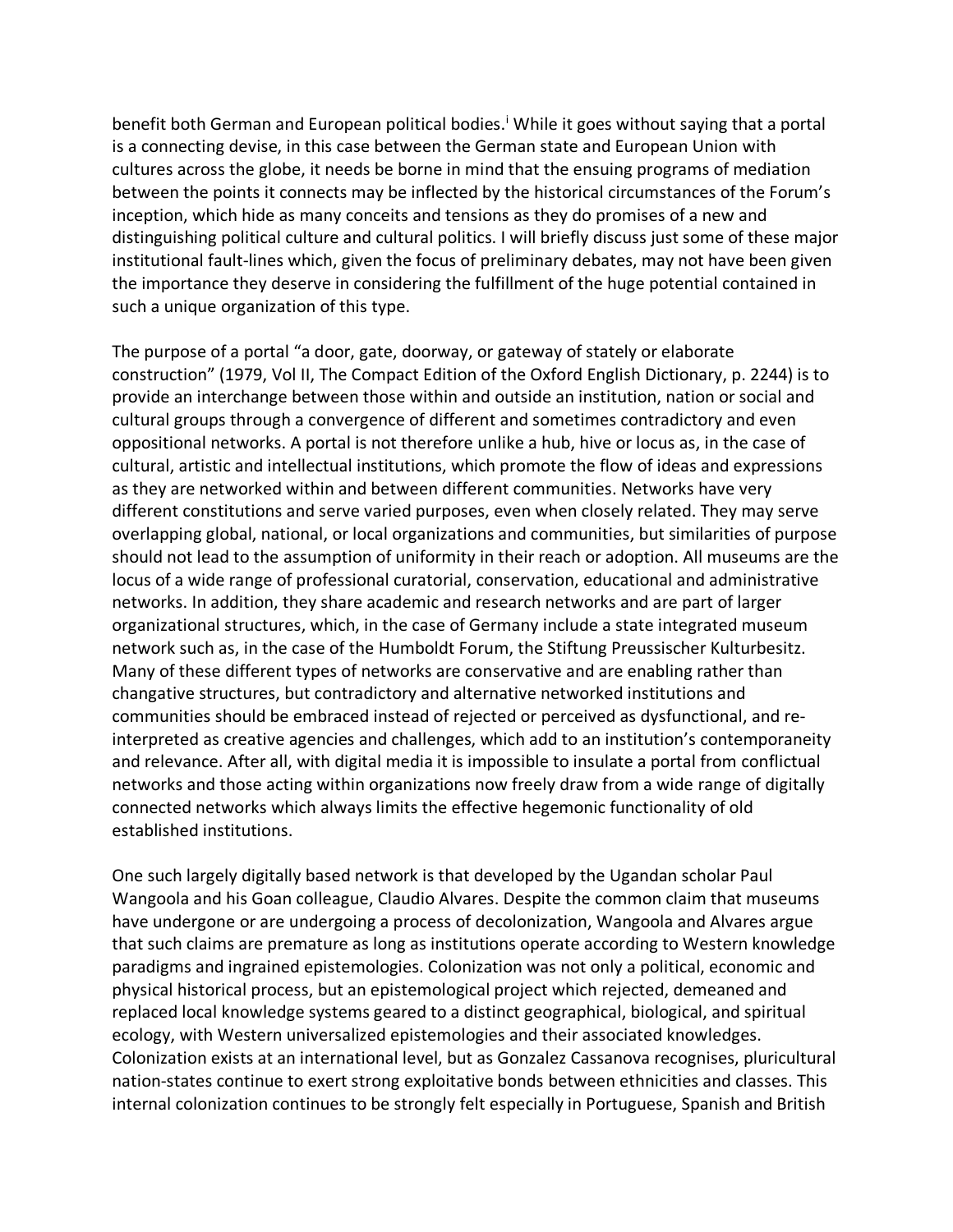settler states and similarly imposes its own epistemology and systems of classification and knowledge on those it afflicts. Wangoola and Alvares in calling for a decolonization of knowledge, advocate the development of a "reverse anthropology" capable of relativizing, situating and revealing the positionality and limitations of Western Knowledge and therefore changing the exhibition paradigms at play in museums and galleries.

There are inequalities between portals and nowhere are these more apparent than between national or regional state funded museums and their provincial, local, community and university based equivalent which, if harboring smaller collections, nevertheless carry out a similar purpose of incubating creativity, curiosity and expressing relations between individuals and communities with the world. The German federal system has notable advantages over say the Canadian system which with its largest collections concentrated in an additional level of national museums actively discriminates against the wider sharing of art and culture. Canadian national museums receive separate and exclusive federal funding and until recently operated as relatively autonomous institutions independent of community mandates. They compete with provincial, local and other museums for regional acquisitions, offer limited partnership agreements, and operate no satellite institutions through which to share their collections over Canada's 9,984,670 km. These elite intuitions, five out of seven of which are in the national capital, form a consortium, which mainly attempts to create a highly concentrated national museum network along a ceremonial procession-way comparable to the Smithsonian Institution and Mall in Washington D.C.

The German museum system is more dispersed with major collections located in every state capital and major city. Germany provides a culturally integrated model of a nation state that equitably distributes access to arts and cultures. Nevertheless, the Humboldt Forum raises new responsibilities and obligations regarding its relationship to outside Indigenous cultures. In Canada, there is a disjuncture between museum collections, which are mainly concentrated in cities within a hundred kilometres of the US border and Indigenous sources of expertise, which are often isolated in the north. Nevertheless, the distance between Berlin and Damascus, Istanbul, or Ranua are not so different as those between Vancouver and Haida Gwaii, Kodiak, or Cape Dorset, making differences in the perceived relative isolation between metropolitan cities and museums with Indigenous peoples largely illusory. Moreover, the internet and digital media has made geographic distance inconsequential and the rights and obligations that Indigenous peoples are asking of metropolitan Canada are similar to those they will ask of Germany and the European community. One of the most urgent necessities and ethical obligations museums have therefore, is to circulate collections more widely and increase our capacity to enable much greater Indigenous curation both of domestic and foreign exhibitions. By acknowledging Indigenous knowledge systems and their right to self- representation and by bringing together Indigenous knowledge holders and institutional collections, museums can transform themselves into more open institutions. Much of the above is implicit in the 2007 United Nations Declaration on the Rights of Indigenous Peoples (UNDRIP), signed the same year by Germany and by Canada in 2016. The instrument confers obligations on its signatories to undertake ample consultation on all issues that impact Indigenous people. It acknowledges the value and integrity of Indigenous knowledge systems and returns the control of Indigenous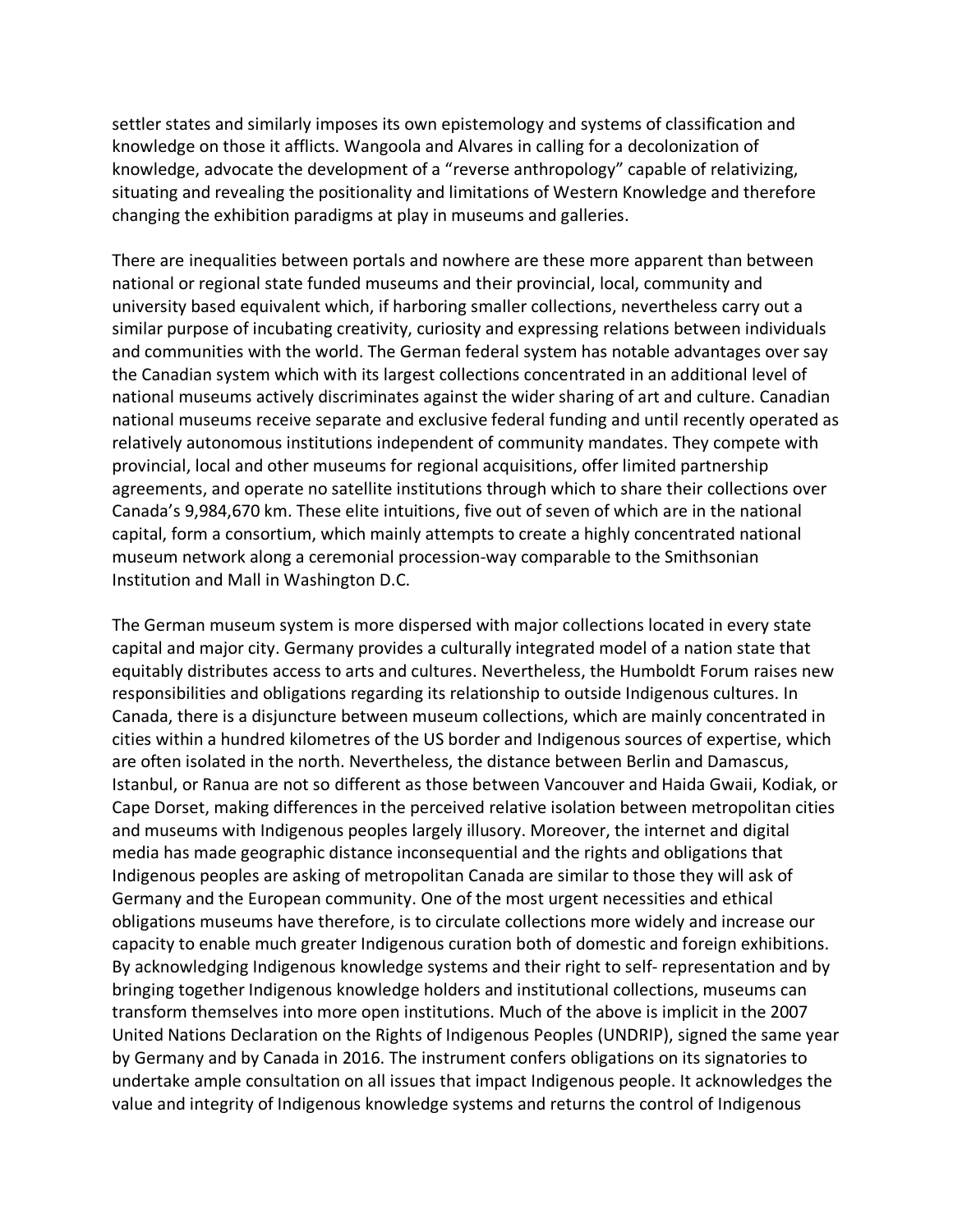heritage and its interpretation back to the communities of origin. It is no longer enough therefore, to work collaboratively with Indigenous peoples over one specific project or exhibition, but to return the responsibility for collections back to the groups from which they derive. UNDRIP represents the minimum acceptable conditions required for the restoration of the fundamental rights of Indigenous peoples and will probably require in some cases to be supplemented by customary law. This should not be a cause for consternation in the museum community, but instead an opportunity to reform the wider relations between peoples, collections and institutions. There is wide acceptance in Canada among museum directors that not enough has been done to train Indigenous peoples for senior museum management positions. Moreover, the Alberta Museums Association and the British Columbia Museums Association have recognized that ownership rights of Indigenous collections reside with the communities of origin. In both provinces museums, source communities and traditional knowledge holders are increasingly working together in ways that suggest provincial and local museums, collections and stakeholders are re-articulating the relationship between their different constituencies. Taken together, the necessity to build capacity, employ greater numbers of Indigenous staff and empower them over the care, management and mobilization of collections provides a form of restorative justice, which can transform networks and their implicit power relations and radically transform the nature of portals like the Humboldt Forum and museums elsewhere. The internationalisation of staff, which is a fundamental requirement of reconfiguring museums, can be accomplished through succession planning and revisions to job descriptions, which at MOA, for Asian curators and programmers now include language competencies. Criteria might also include community or academic certification of traditional knowledge holders, and skill holders, all of whom need training in established museum methods and critical museology to help them establish new and transformative practices. The repatriated museum is a museum of many knowledges and ways of seeing, and of representing the world. It is a museum that seeds and cultivates relationships between different types of museums and institutions, it is critical and relevant and values the ethnic heterogeneity and cultural diversity of its staff and governance body and acknowledges that diverse linguistic communication strategies are fundamental to fulfilling a multi-cultural or pluri-cultural mandate.

Museum portals exchange large amounts of diverse information and opinions concerning repatriation. It is clear that objects can be used for establishing or negating relationships making digital and physical portals key to encouraging positive new relationships. Partnership and the ability to create and sustain close and honest relations that value common humanity over cultural or historical specificity is fundamental to repatriation. There are at least three well documented repatriation processes that have been initiated from British Columbia that if better known, might weaken established dispositions against the process: the repatriation of T'xwelátse, a transformation stone from the Burke Museum, Seattle to its home community of Stó:lō in the Frazer Valley of British Columbia; the repatriation of the G'psgolox pole from the National Museum of Ethnology in Stockholm to the Haisla Nation, Kitamaat, British Columbia and the return of human remains from museums around the world to Skidegate and Old Massett in Haida Gwaii. The strategies and history of the return was very different in all three cases, but the moral arguments, relationships, and the mutual benefits deriving from the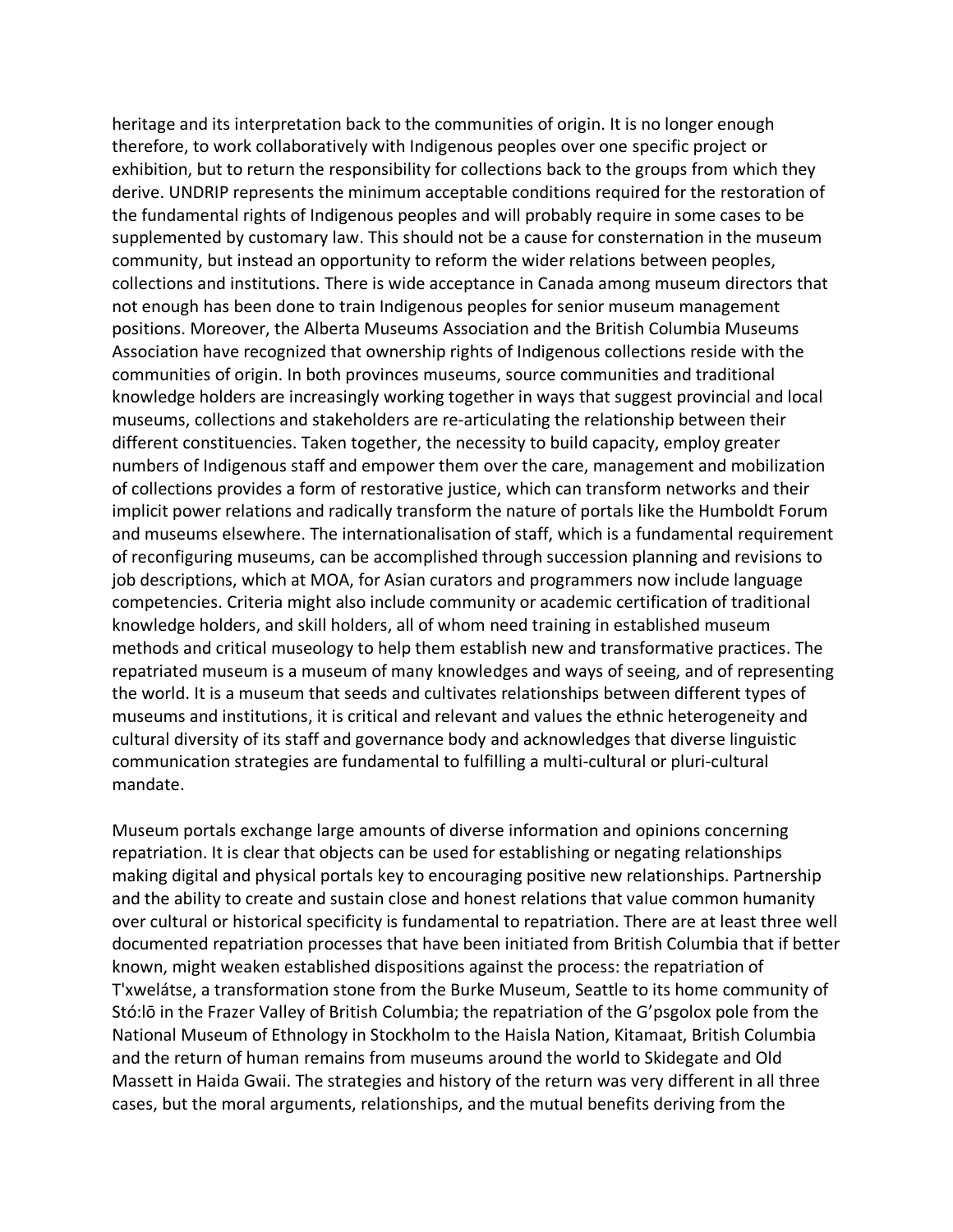conversion of tangible into intangible cultural heritage, in every case, were remarkably similar. All cases were conducted over large time-spans, allowing for the creation of new relationships and changes in attitudes. The repatriation of 600 Haida ancestors housed in disrespectful and culturally inappropriate museum storage units, resulted in a community healing process which through their transfer into cedar boxes to be brought home, funeral services, feeding, and burial in special sections of the cemeteries in Skidegate and Old Massett, reconnected them to land and families; the return of the G'psgolox pole performed a similar function, returning authority over cultural artifacts to the Haisla and rescoring family ownership rights over stories. In the short term, the repatriation brought a new copy of the repatriated pole, carved by master carver Henry Robinson, to the Museum and opened networks connecting schools in Stockholm with that in Kitamaat. The return of T'xwelátse resulted in an exhibition, Man Turned to Stone, curated between Stó:lō traditional knowledge holders and Scott Marsden, the curator of the Reach Gallery, in the nearby community of Abbotsford, and a tour of T'xwelátse to other museums. All cases lead to a generous and free sharing of knowledge and better understanding of Indigenous epistemologies that link land, knowledge and peoples and contextualize repatriation as a process of healing and refortification of communities. Western museums sometimes make the error of approaching repatriation as divorced from other processes and relationships between them and communities and individuals. This results in fears of one way outward flow of tangible heritage but as the three cases above demonstrate, repatriation involves exchanges in which tangible is exchanged for beneficial intangible heritage. In some cases building this level of confidence results in two way flows of tangible heritage such as, has been experienced at MOA which in recent years has been the beneficiary of two major NWC collections given by First Nations families. Moreover, relations established through repatriation and other engagements have lead to loans such as the mountain goat moon chest from the American Museum of Natural History to the Haida Nation: the exchange of exhibitions on the potlatch collection and European porcelain between Alert Bay U'mista Cultural Centre and the Saxon State Museums, and the loan of masks to participate in potlatch ceremonies from MOA to Alert Bay and elsewhere. Repatriation and the host of relations they engender between communities and museums is an important and central process mediated always in different ways but with a common propensity to establish new working relationships, expand knowledge and intercultural understanding and rebalance former asymmetrical relationships that still stand at the centre of European and Canadian human rights policies. While most communities do not want the complete return of all collections once belonging to them, museums should be proactive in working for repatriation of specific categories of objects as determined through mutual negotiations. Building new relations through repatriation and related processes may even be the only ethical way Indigenous collections will be kept by museums.

Opening museums to new sources of knowledge inevitably raises questions of the adequacy of Western 18<sup>th</sup> and 19<sup>th</sup> century disciplinary based knowledge systems for a planetary community. The 'reverse anthropology' that Wangoola and Alvares and others have advocated has already began to have been developed through critical theory, ethnographies, and critical histories of Western institutions, fieldwork and travel writing and ethnographic description. Most Institutions with the exception of the Palais de Tokyo, Paris, the House der Kulturen de Welt, Berlin, Documenta, and biennales, uphold established disciplinary based knowledge